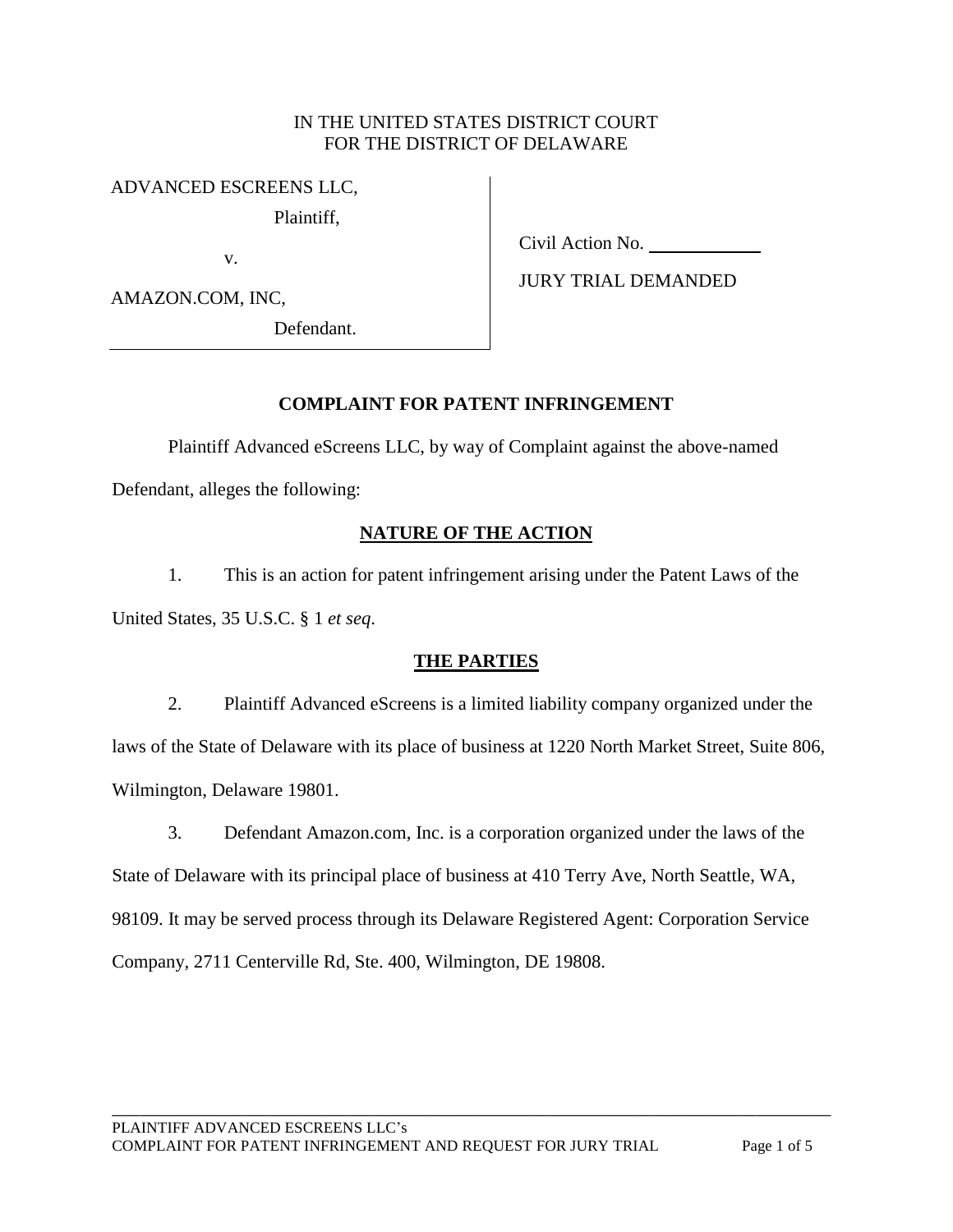### **JURISDICTION AND VENUE**

4. This is an action for patent infringement arising under the Patent Laws of the United States, Title 35 of the United States Code.

5. This Court has subject matter jurisdiction under 28 U.S.C. §§ 1331 and 1338.

6. On information and belief, Defendant is subject to the jurisdiction of this Court by virtue of being incorporated in Delaware. On information and belief, Defendant is also subject to the jurisdiction of this Court by reason of its acts of patent infringement which have been committed in this Judicial District, and by virtue of its regularly conducted and systematic business contacts in this State. As such, Defendant has purposefully availed itself of the privilege of conducting business within this Judicial District; has established sufficient minimum contacts with this Judicial District such that it should reasonably and fairly anticipate being haled into court in this Judicial District; has purposefully directed activities at residents of this State; and, at least a portion of the patent infringement claims alleged herein arise out of or are related to one or more of the foregoing activities.

7. Venue is proper in this judicial district under 28 U.S.C. §§ 1391(c) and 1400(b).

### **COUNT I – INFRINGEMENT OF U.S. PATENT No. 6,525,866**

8. The allegations set forth in the foregoing paragraphs 1 through 7 are hereby realleged and incorporated herein by reference.

9. On February 25, 2003, United States Patent No. 6,525,866, titled "Electrophoretic Displays, Display Fluids for Use Therein, and Methods of Displaying Images," was duly and legally issued by the United States Patent and Trademark Office. A true and correct copy of the '866 Patent is attached as Exhibit A to this Complaint.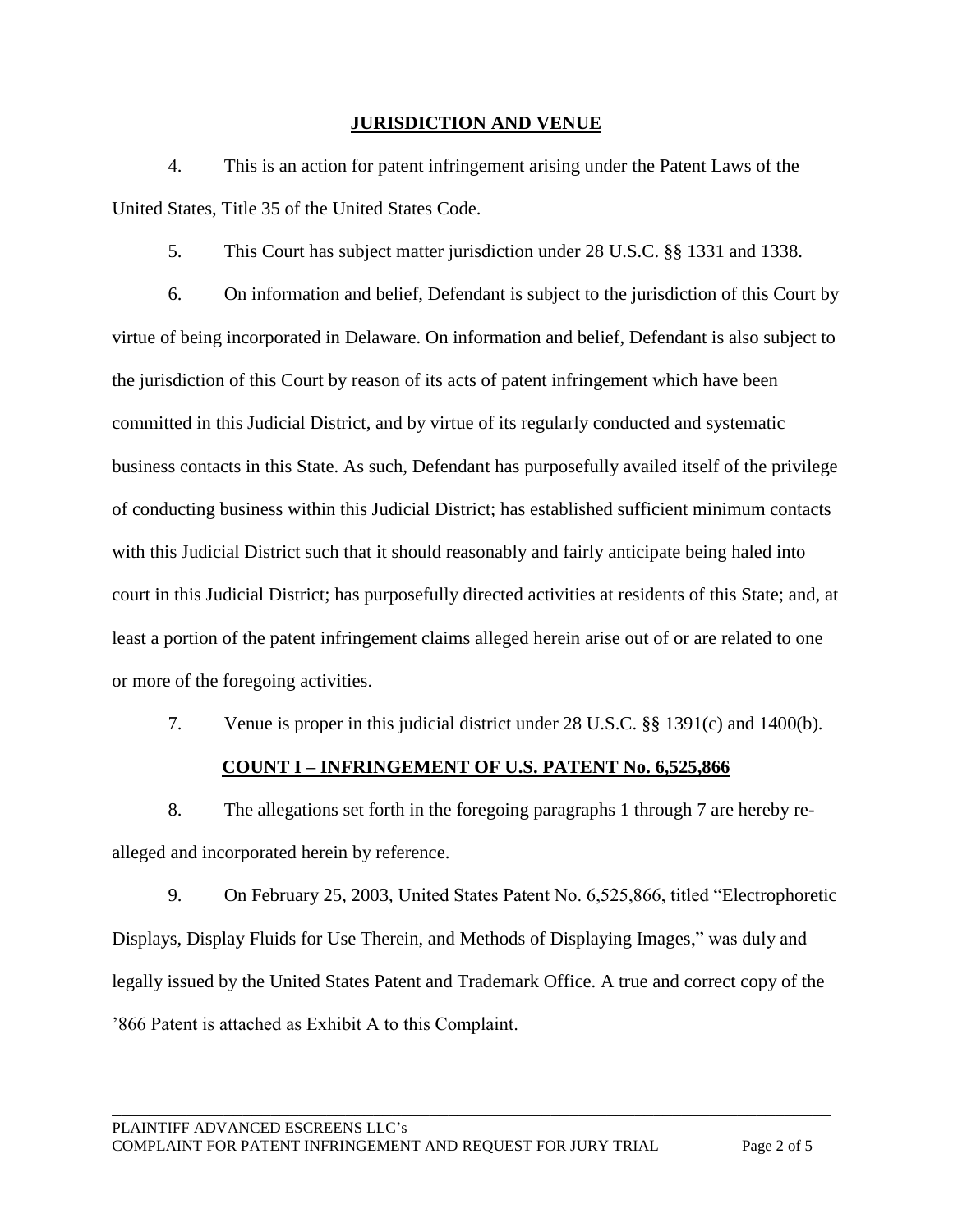10. Advanced eScreens is the assignee and owner of the entire right, title, and interest in and to the '866 Patent, including the right to assert all causes of action arising under said patent and the right to any remedies for infringement.

11. In violation of 35 U.S.C. § 271(a), Defendant has directly infringed, and continues to directly infringe, the claims of the '866 Patent both literally and under the doctrine of equivalents. Defendant's infringement includes its making, testing, using, importing, selling, and offering to sell certain products comprising an electrophoretic display that practices the subject matter recited in one or more claims of the '866 Patent, including but not limited to claims 1, 2, 6, 9, and 16. Defendant performs it infringing acts in the United States, including within this Judicial District, without the authorization of Advanced eScreens. The accused portable products include Defendant's Kindle line of eReaders including but not limited to Kindle 1st Generation, Kindle 2nd Generation, Kindle DX, Kindle DX Graphite, Kindle 3rd Generation Wi-Fi and Wi-Fi/3G, Kindle 4th Generation, Kindle Touch Wi-Fi and Wi-Fi/3G, Kindle 5th Generation, and Kindle Paperwhite (collectively "Kindle"), plus variations of these models. Defendant infringes by making, using, testing, importing, providing, selling, and offering to sell its Kindles.

12. Advanced eScreens has been harmed by Defendant's infringing activities.

## **JURY DEMAND**

\_\_\_\_\_\_\_\_\_\_\_\_\_\_\_\_\_\_\_\_\_\_\_\_\_\_\_\_\_\_\_\_\_\_\_\_\_\_\_\_\_\_\_\_\_\_\_\_\_\_\_\_\_\_\_\_\_\_\_\_\_\_\_\_\_\_\_\_\_\_\_\_\_\_\_\_\_

Cloud Satchel demands a trial by jury on all issues triable as such.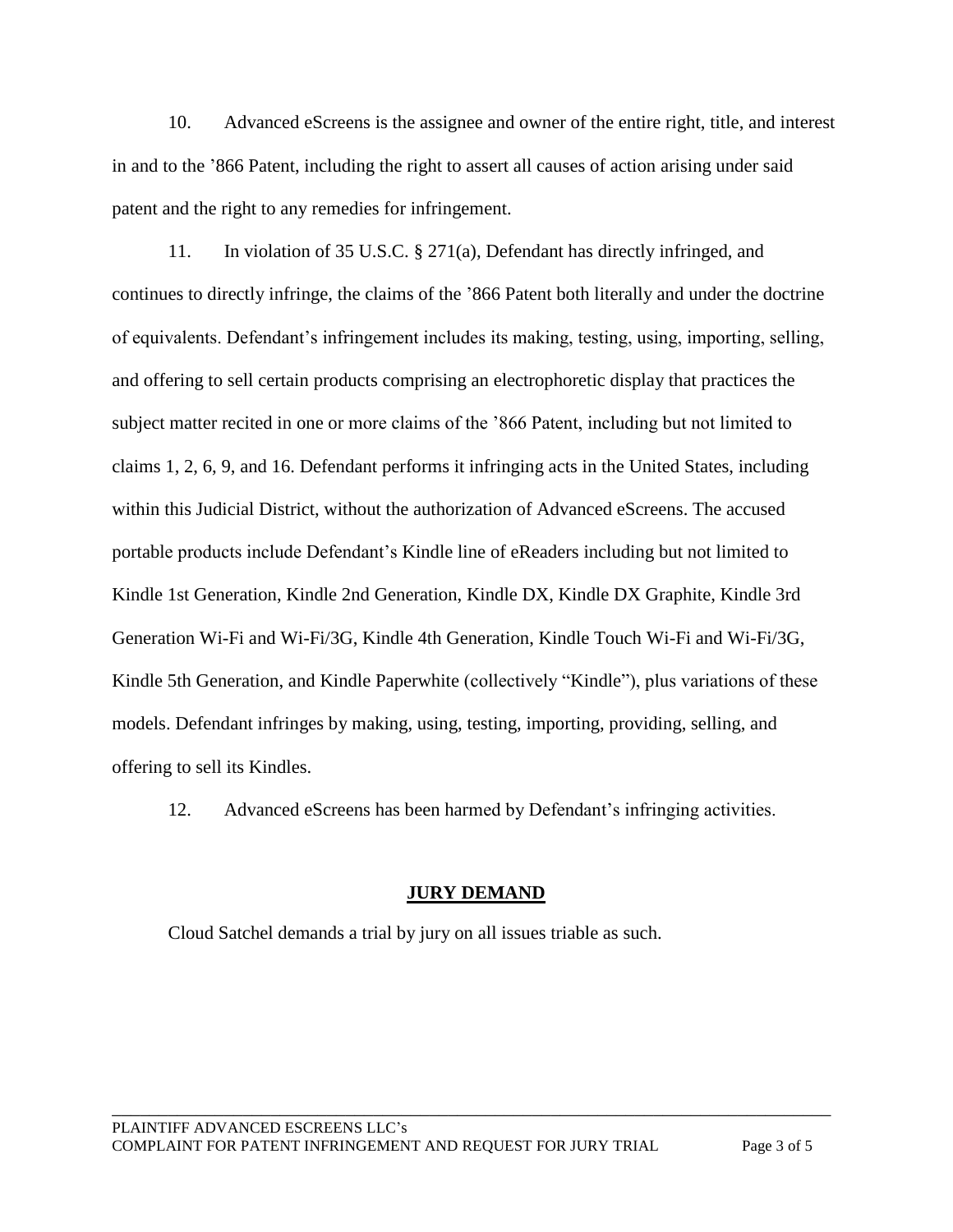### **PRAYER FOR RELIEF**

WHEREFORE, Advanced eScreens respectfully requests that this Court enter judgment for Advanced eScreens and against Defendant as follows:

a. an adjudication that Defendant has infringed one or more claims of the '866 Patent;

b. an award of damages to be paid by Defendant adequate to compensate Advanced eScreens for Defendant's past infringement of any of the '866 Patent claims, and any continuing or future infringement through the date such judgment is entered, including interest, costs, expenses, and an accounting of all infringing acts including, but not limited to, those acts not presented at trial;

c. an injunction ordering Defendant to pay an ongoing royalty in an amount to be determined for any continued infringement after the date judgment is entered;

d. an award of treble damages under 35 U.S.C. § 284;

e. a declaration finding this to be an exceptional case, and awarding Advanced eScreens attorney fees under 35 U.S.C. §285; and,

f. for such further relief at law and in equity as the Court deems just and proper.